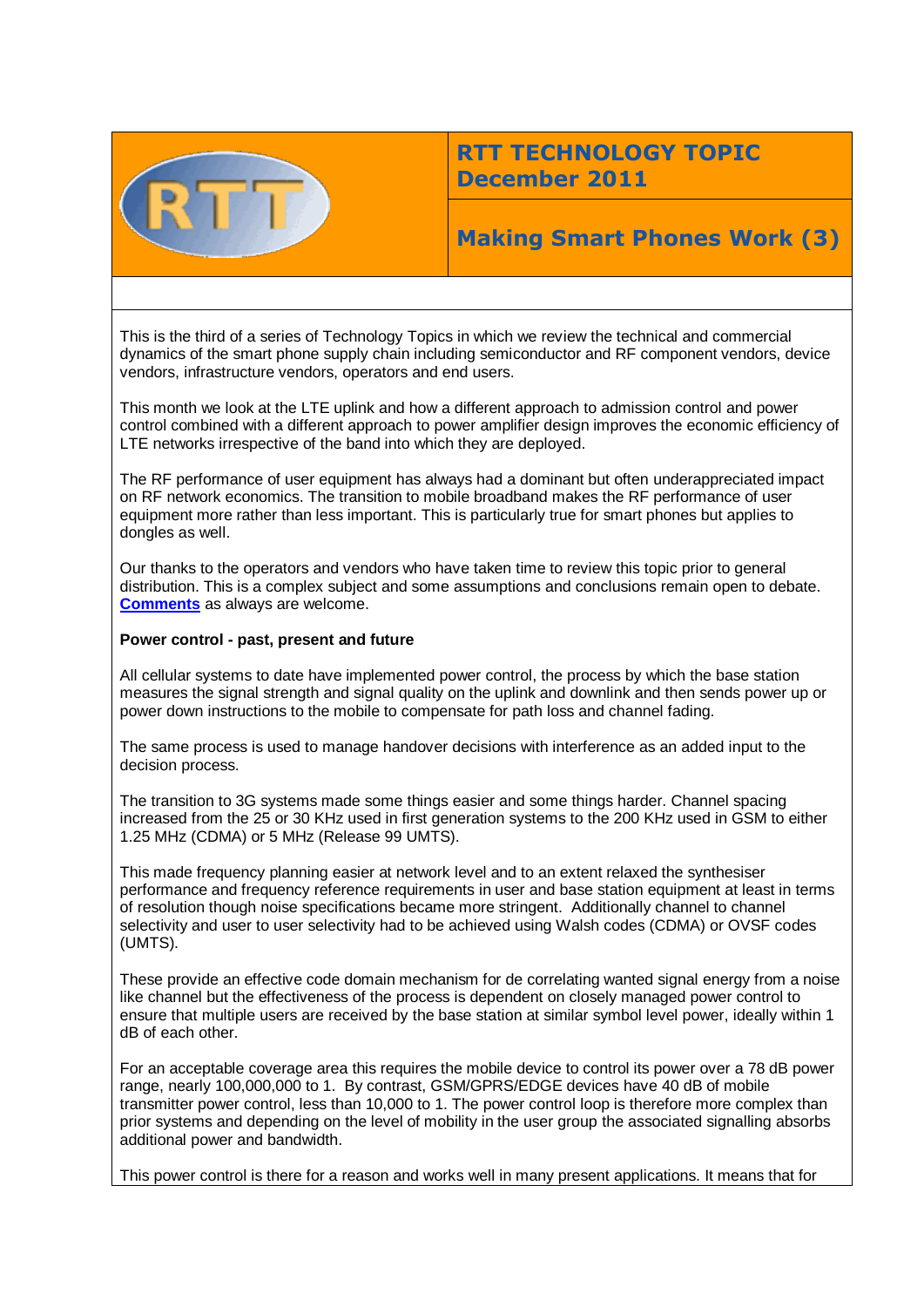much of the time user equipment is running at a fraction of its maximum output power, typically a few milliwatts or a few tens of milliwatts rather than the 125 or 250 milliwatts potentially available.

However user equipment RF power amplifiers are not inherently efficient when run under these lightly loaded conditions and have to be built with switchable gain stages. These add cost and complexity.

At cell edge, user equipment may need to be backed off in terms of output power to minimise cell to cell interference. This power may be necessary to maintain the call during handover to the next serving cell, avoiding a dropped call.

Even with uplink interference mitigation, the effect of this is that user equipment can be uplink limited more often than it needs to be. This translates into either a loss of range and data rate at cell edge, dropped sessions and or a loss of uplink capacity.

Close in to the cell, uplink offered traffic is limited by the noise rise of the base station receiver front end. The noise rise will initially shrink the size of the cell and ultimately approach 'pole capacity', the point at which user devices are instructed to increase their output power to overcome the noise rise at the base station. This then increases the noise rise.

As operators transition to mobile broadband data dominant networks these edge of cell and close to cell performance issues become more significant as the offered traffic - and by implication the offered traffic power requirements - vary substantially and rapidly both on a per user and multi user basis.

The overall aim is to achieve a sweet spot compromise between delivering data reach and data capacity irrespective of the cell geometry (The distribution of users within the cell). This means giving people acceptable data rates and data capacity at the edge and close in to the serving cell.

The dynamic range of the composite techniques used have to accommodate a wide range of operational conditions from dense urban to deep rural with users who are either standing still, walking or travelling at speed from cell to cell. These are wide area high mobility networks not Wi-Fi networks.

## **Admission control and power control integration**

This brings us to the coupled topic of admission control.

Network efficiency in all data networks, ADSL being one example, is achieved by realising multiplexing gain between users whose bandwidth requirements are continuously changing. This is different from circuit switching when a 'circuit' is dedicated to one user for a specific voice or data or now voice and data session.

In a mobile broadband wide area network, admission control is more complex with a trade-off between user experience and network efficiency. User experience opinion scoring for edge of cell users will be improved when Round Robin scheduling is used. Round Robin scheduling allocates bandwidth to users irrespective of their channel condition at any moment in time. This means that users at the edge of the cell will get either the same amount of bandwidth allocated to them as close in users or potentially additional bandwidth to compensate for the weaker link budget.

The alternative approach is to implement CQI (channel quality indicator) based scheduling where users with the best instantaneous uplink and downlink channel quality will be given preferential access to radio channel bandwidth. Actually it is a bit more complicated than that. CQI can be used to take advantage of short term channel conditions (less than 100 milliseconds) and combined with fair throughput scheduling (on a time base of more than 100 milliseconds). CQI is also used in the frequency domain in LTE.

If CQI is used as the only admission criteria it will yield the highest data capacity per Hz of allocated bandwidth but edge of cell users will rarely get served. All schedulers therefore choose some intermediate position between the two extremes. This is known as proportional fair scheduling or fair throughput scheduling. (As above).

## **Efficiency gain opportunities**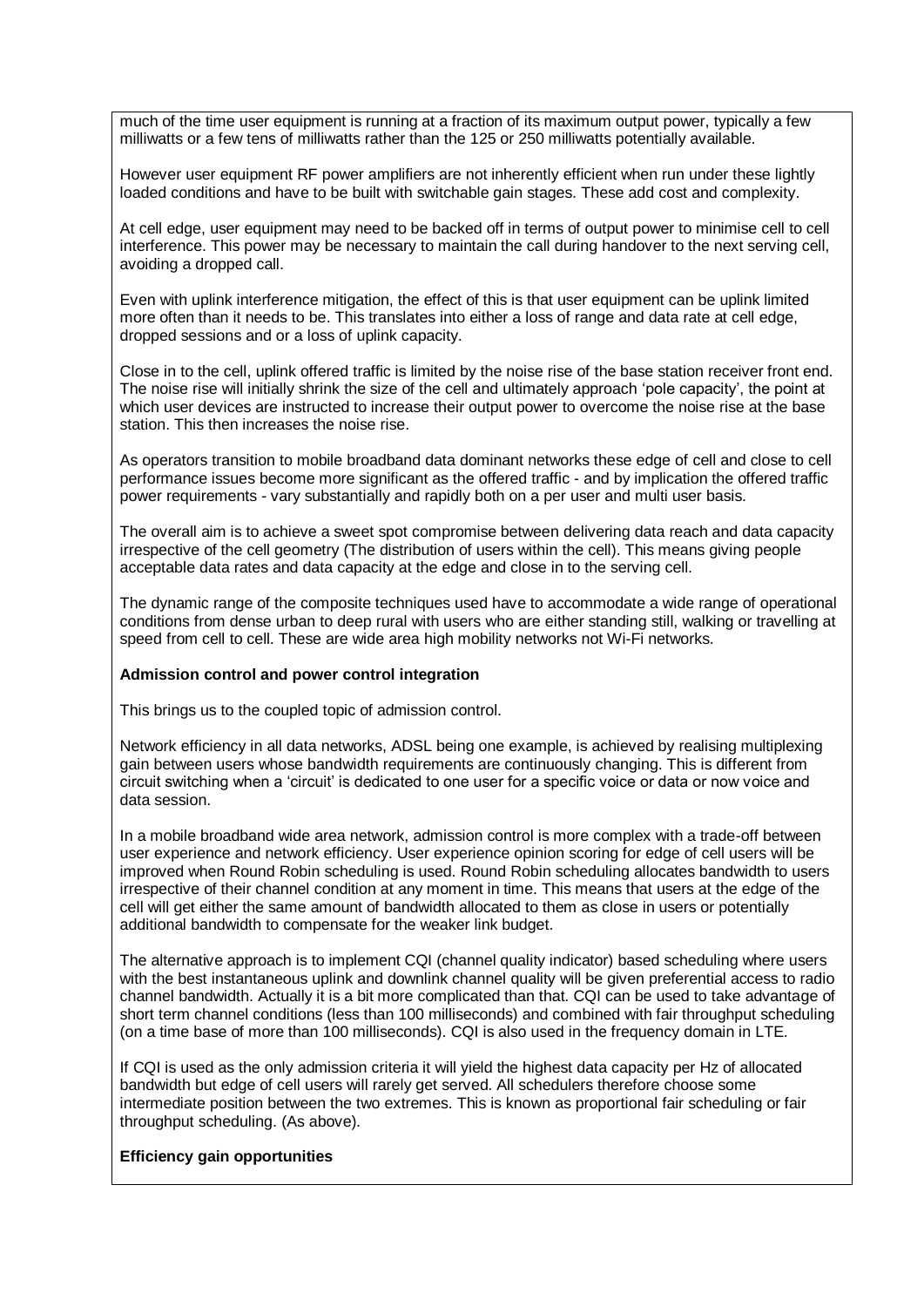We have said that HSPA devices may have to be power limited at the edge of cell to mitigate cell to cell interference given that most networks are implemented on a frequency reuse of one (the same channel allocated at all sites).

LTE (strictly speaking LTE Advanced) introduces Inter Cell Interference Coordination (ICIC). This manages inter cell interference by ensuring that the user devices that are detected as being potential interferers do not use the same frequency sub carriers as users in the adjacent cell. Similarly problems with insufficient guard band in the frequency domain can be accommodated by not using frequency sub carriers towards the edge of a 5, 10 or 20 MHz channel. If ICIC is not used then the frequency domain scheduler using CQI will do the job adequately and other mechanisms such as the use of the Physical Cell Identifier help as well at least within two or three sector deployments.

On the basis of using any or all of these intra cell and inter cell interference mitigation techniques LTE devices can operate at the edge of the cell at full power. This increases data reach – the distance from the base station where acceptable data rates are still available.

Close in to the cell, user devices can be 'seen' by the LTE base station at relatively different power levels, of the order of 20 dB or so. This is because selectivity is achieved in the base station in both the time and frequency domain. This means that the user devices can be operated at maximum power with the power matched to the traffic requirement in both the frequency and time domain.

This makes CQI scheduling more efficient close in to the cell which means that more bandwidth can be made available to those pesky users at the cell edge. This increases data capacity **and** data reach.

But actually it's better than that. The LTE admission control algorithm works on a time domain resolution of anything between 10 milliseconds and half a millisecond coupled with a decision as to how many frequency sub carriers are made available (the composite term for both of these together being physical resource blocks).

Admission decisions can be taken on the basis of multiple inputs (potentially 32 variables at the last count) but can also be beguilingly simple. As an example, for best effort data the decision can be based on the buffer occupancy of the user's device. If the buffer starts to get full the device sends 'sad' bits to the network. If the buffer is relatively empty the buffer sends 'happy' bits to the network. The network then decides on an optimum physical resource block allocation for that single user taking into account the requirements of all other users in the cell and proximate cells.

This means that the allocation of channel bandwidth and by implication channel power can be done in the frequency and time domain. There is no need to power control the user's device which in turn means that the channel signal energy previously absorbed by power control in the user's device is now available for user traffic (with associated user value) rather than signalling overhead. There are techniques in Release 7 onwards to reduce this overhead but not to eliminate it altogether.

Assuming the mobiles can run at full power, the only constraint then becomes the dynamic range and selectivity available at the base station, the ability of the base station to handle the offered traffic power. Superficially this seems odd. The base station might be transmitting 20 watts and the user devices are transmitting at most 250 milliwatts but then there could be hundreds of mobile devices firing in to the base station RF receiver front end.

Base stations with more dynamic range and selectivity on the receive path will therefore deliver a significant system efficiency gain. The difference in performance is determined by the architecture used. A low cost base station for example might attempt to down convert a whole band which would mean as much as 70 MHz at Band 7 using one DSP (state of the art is 60 MHz). This will be a low cost approach but will leave the RF front end and baseband DSP vulnerable to overload and non-linear behaviour.

Note that the constraints of a DSP are similar to RF component constraints. The ability of the DSP to handle dynamic range is a function of bit width. The ability to handle high frequency signals across a given bandwidth is a function of bit width and clock cycle count. This is the same cause and effect but described in a different way.

## **Caveats**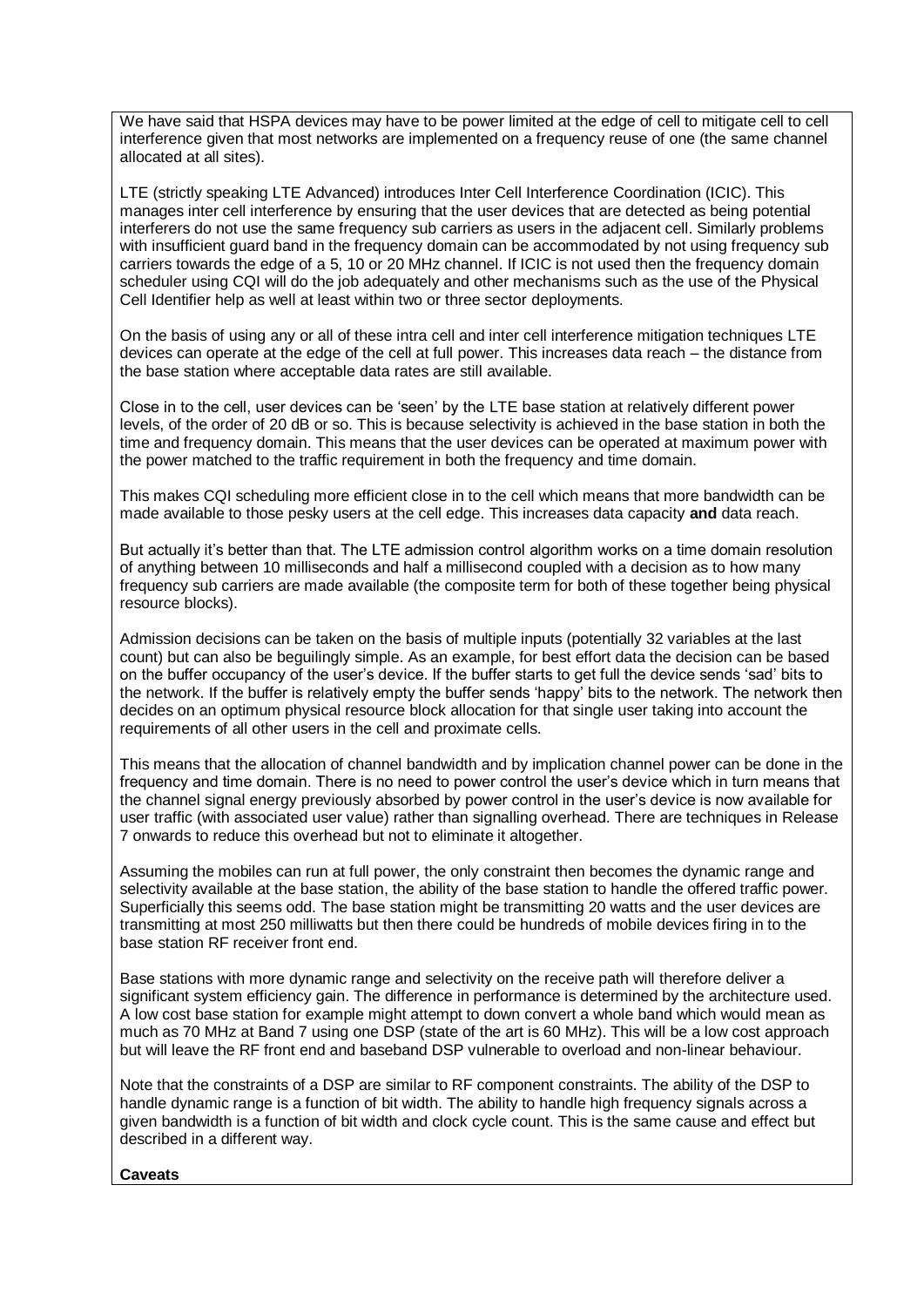There are caveats that need to be expressed.

#### **Fixed power control overheads**

The reference symbols in LTE are fixed elements and regular (four per physical resource block) both on the uplink and downlink with the uplink channel quality being reported to the e NB through the CQI symbols. This fixed part of the overhead is therefore inescapable so you may as well get some benefit from it. In most cases LTE will be deployed with other legacy systems so power control may be needed to manage inter system interference both within the user device and within the network. While this is true it is also true that if the signalling associated with the LTE power control loop can be minimised at the physical layer then a link budget gain will be achieved.

#### **User equipment sensitivity**

There is no point in increasing the power output of a user's device if the sensitivity is compromised. This means that the isolation in the switch and filter paths needs to be carefully managed in both FDD and TDD systems. TDD systems are not immune to these effects.

#### **ACLR and EVM performance in re farmed spectrum**

There is no point in increasing power output in a user's device if this causes problems in re farmed spectrum. This will require 5, 10, 15 or 20 MHz and potentially 100 MHz channels to be deployed in spectral and geographic proximity to 200 KHz GSM or EDGE channel bandwidth. This implies a need to optimise ACLR and EVM performance.

Note that the term re farmed spectrum can also be regarded as applying to new bands such as the 700 and 800 and 2600 MHz bands. Re farming is simply another way of describing the repurposing of existing spectrum. The 1800 MHz for example is arguably a major LTE opportunity in Europe and ACLR performance within this band will be particularly critical.

#### **Heat gain**

There is no point in increasing power output in a user's device if the heat rise in the device becomes unacceptable or if the duty cycle is reduced.

Heat rise is important not only from a user's perspective (hot dongle syndrome) but also in terms of what it does to the frequency conscious components in the front end of the phone. Components such as SAW and FBAR filters and resonators and oscillators and MEMS switches may be mechanically compromised by aggressive heat cycling and will certainly be subject to problematic frequency drift.

#### **Impact of the caveats on RF power amplifier (PA) specification**

The impact of all the above is reasonably profound. RF power amplifier manufacturers have become used to their customers asking for good efficiency at low output power and or across a wide range of output powers.

Even if low power operation is not used in LTE, the LTE signal itself is a challenge to RF power amplifier designers. The selected signal has a peak power that exceeds the average (information-useful) power by 12 times. For the same average transmitter power – read as the same communication range – the LTE power amplifier must handle this peak power cleanly. For 23 dBm (200 mW) average power the PA must be designed to support 34 dBm (2.4W). Alternatively a smaller and lower cost power amplifier can be used, but the average output power must decrease – reducing the communication range. This is the reason for MPR provisions in the LTE (and HSPA) specifications. Furthermore, the complex LTE signal is not as tolerant of signal distortion as the UMTS/HSPA signals, requiring the EVM spec to be tighter (raising costs).

#### **The impact of RF PA specification on user devices, the perversity of maximum power reduction (MPR) and the impact of user equipment transmit efficiency on network efficiency.**

On balance and taking the above caveats into account it can be generally stated that inter system and inter and intra cell interference can and should be managed at system level to allow LTE user devices to be run at or close to their maximum power level.

**This is because mobile networks and in particular mobile broadband networks are power limited**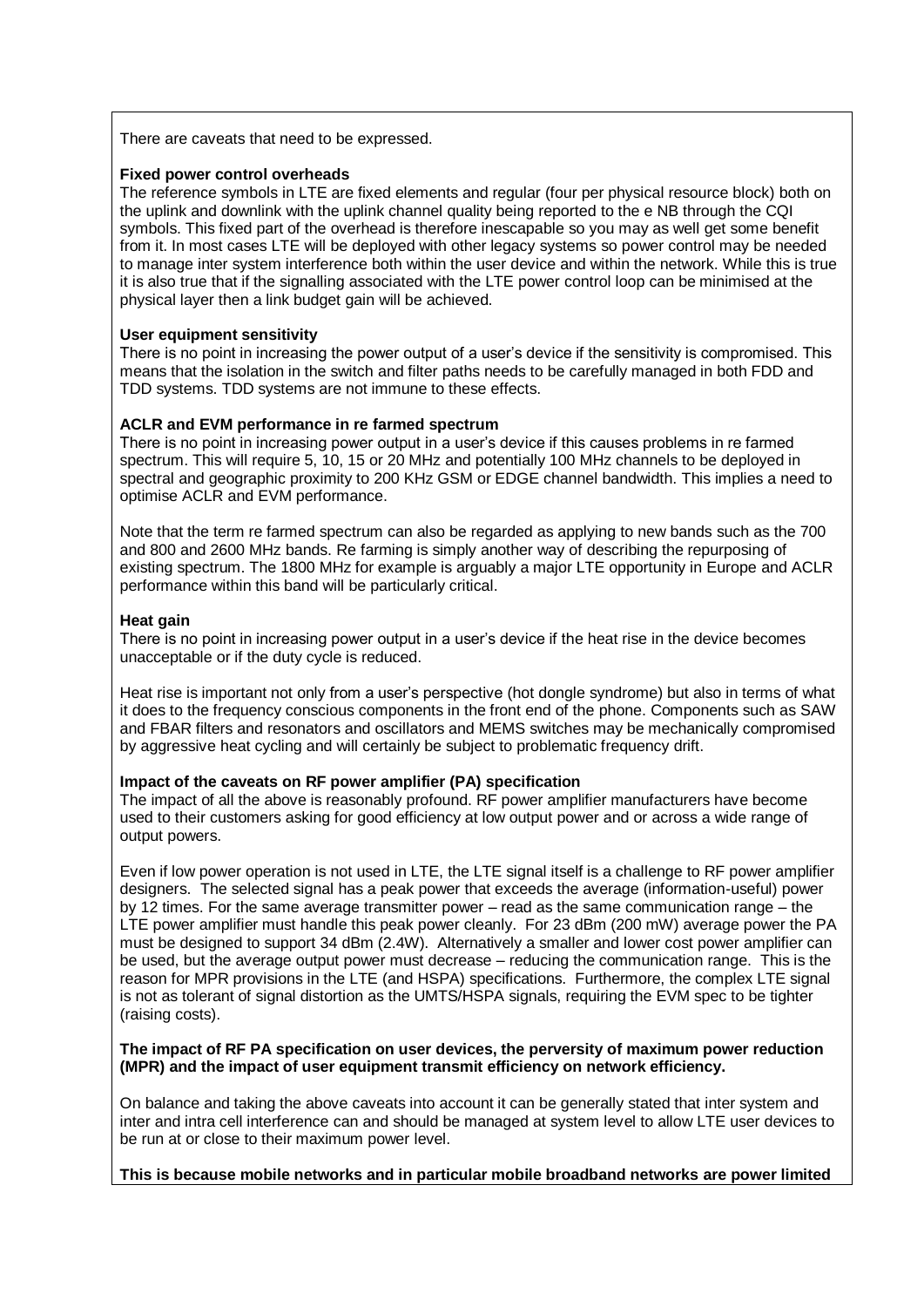#### **not bandwidth limited.**

This begs the question as to whether operators should bid for new spectrum or concentrate on achieving better efficiency from existing owned bandwidth. Much of the new spectrum being brought to auction is not as useful as legacy spectrum. It is overpriced and expensive in terms of required capital and operational expenditure and often comes with co-existence issues that need to be resolved. By definition **new spectrum starts with zero scale** which is an additional problem.

**Improving the efficiency of existing spectrum will therefore almost certainly result in a better ROI and EBITDA** assuming the alternative is adding new bandwidth to an existing legacy band plan.

On this basis the downlink and uplink performance of the UE makes a huge impact on the economic viability of the delivery network. Relaxing TIS and TRP specs to accommodate new bands thereby reducing performance in existing bands is therefore a bad idea.

If we take 'standard 'devices by which we mean devices that support five or at most six bands, handset vendors are now suggesting that RF power amplifiers will be optimised to work somewhere between 19 and 23 dBm. Even this is a big spread with significant fiscal consequences for the operator community. A 3dB back off in user equipment peak power output results in an increase of 45% in the number of base stations required to cover a given geographical area with a given service level. Expressed in terms of constant base station numbers this equates to a 32% reduction in coverage area.

Standards bodies are suggesting that maximum power reduction (MPR) should be considered where linearity requirements and or ACLR or EVM targets are hard to achieve. MPR is where a reduction of the UE maximum output power in the conformance specification is agreed. Additional MPR (A-MPR) allows for adaptive relaxation in certain operational conditions signalled by the network. As a consequence, user equipment designed to an MPR specification can be potentially 2.5 dB down on its originally specified output power and may be coupling with an antenna with a gain of the order of -7 or -8 dB.

This performance spread has to be considered not in terms of user experience expectations as they are today but in terms of user expectations in the future and the network and service value realisable from meeting those expectations.

The LTE peak uplink data rate of 50 Mbps is specified to be an order of magnitude greater than the 5 Mbps promised by HSUPA. Expectations of available rates at cell edge may also be higher than presently assumed and may have a disproportionate impact on the quality of the user experience, both actual and perceived.

This is of course not dissociated with the concept that user value may be more uplink biased than presently assumed, that markets are cost sensitive both in terms of user equipment costs **and** network costs and that many markets combine extreme urban density with wide open deep rural spaces both of which may be subject to different but related uplink power constraints, for example building penetration in dense urban environments and range in rural applications.

One way of solving the coverage issue is to increase network density. One way of solving capacity issues which increase as coverage increases is to bid for more spectrum. Both increase capital and operational costs. These costs are directly a function of the RF link budget closely coupled as stated earlier with multiplexing and admission control techniques. Getting more performance from existing spectrum and existing networks improves ROI and EBITDA. Buying more spectrum and or increasing network density reduces ROI and EBITDA.

In terms of the impact of user equipment performance on network efficiency the focus has generally been on receiver performance, determined by the selectivity, sensitivity and dynamic range of the device. RF transmitter performance is however at least as important. Every dB lost on the transmit path translates into reduced data reach, reduced data capacity and lower user experience scores which in turn translate into revenue loss, churn and or higher retention budgets.

The need to combine an ability to transmit at maximum power while maintaining ACLR and EVM performance is critical particularly when implementing LTE networks into re farmed spectrum.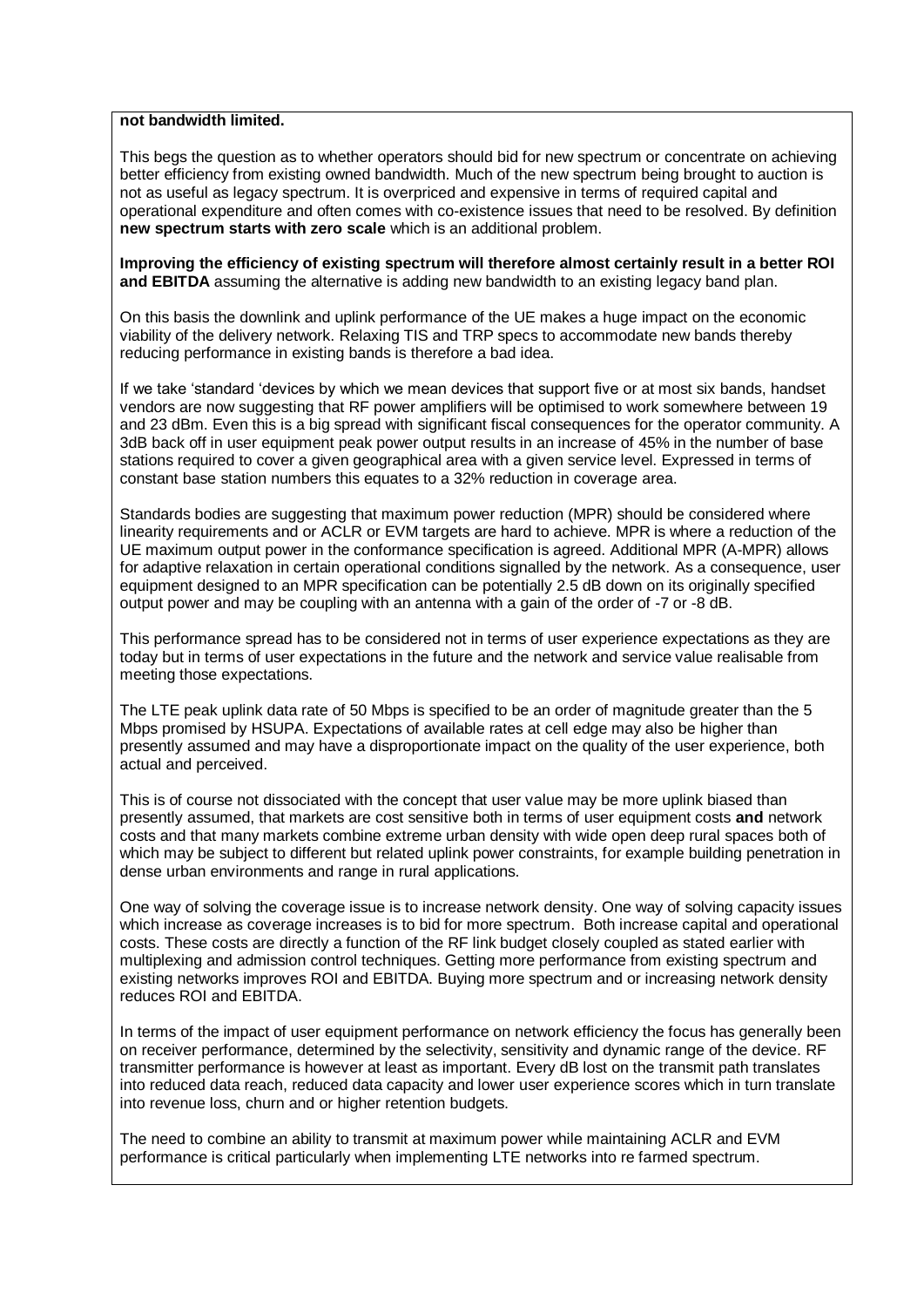This power needs to be generated efficiently to maximise user data duty cycle and minimise heat gain within the user's device.

#### **But have I just moved the problem somewhere else?**

Well possibly. One consequence of reducing power control related signalling load on the wide area radio interface is that the e Node B base stations will need to do more interference coordination and as a result the backhaul signalling load may increase though if the scheduler is allowed to do the heavy lifting this should not be a major problem.

An additional counter argument is that a 3 or 4 dB gain in the link budget, irrespective of whether it is realised on the wide area access transmit or receive path will reduce the number of point to point backhaul links though not of course the bandwidth needed.

Intuitively given that reducing signalling load on the radio interface increases the ratio of income generating bits to overhead bits (what our Wi Fi colleagues call 'good put') then my hunch is that this is probably where a net gain will be achieved.

## **Summary – envelope tracking as an increasingly important technique?**

The shift in approach towards time domain based admission control in LTE has the benefit that at least some of the power and channel bandwidth previously absorbed in aggressive power control mechanisms is made available as revenue generating bandwidth. This has a similar effect to releasing guard band but is easier to achieve.

Additionally close in scheduler efficiency improves which in turn increases the data reach and data rates available to both close in users and distant users out at the edge of the cell. The gain in efficiency is therefore delivered irrespective of cell geometry.

Running the LTE power amplifiers in user devices at their maximum power means the devices will run more efficiently. This will have a benefit in terms of user data duty cycle which should translate into additional operator revenue. Design goals are however different from those used for developing UMTS power amplifiers and power output has to be achieved without compromising ACLR or EVM performance. This is particularly important when deploying LTE into re farmed spectrum.

Possibly this can be achieved with careful conventional PA design but there is a body of evidence emerging that envelope tracking will be an increasingly important technique that will need to be applied to meet these performance requirements.

Envelope tracking can be achieved either using feed forward or feedback techniques that measure the signal envelope at baseband and compare that signal with the output from the PA and either pre distort the signal or change the operating point of the amplifier.

A detailed discussion of the relative merits of the different implementation options is outside the scope of this technology topic. The success of such techniques is also dependent on achieving a measure of interface standardisation. MIPI http://www.mipi.org/ have just formed a new working group to provide the high speed analogue interface necessary to support ET in a handset.

A parallel benefit of any implementation is likely to be that it will be easier to realise additional functionality such as channel bonding and carrier aggregation and simultaneous voice and data. Multi band implementation should be slightly easier as well.

It is obvious at least to this observer that the arguments being put forward to accept lower output powers (max power relaxation and adaptive max power relaxation) are not consistent with the present and future need to improve user equipment RF efficiency which in turn translates into RF system efficiency which in turn translates directly into network economic efficiency.

The uplink is at least as important as the downlink and arguably becoming more important over time from a user experience (and hence operator value) perspective. It may be particularly important for the **[BRIC](http://www.economywatch.com/international-organizations/bric.html)** markets (**B**razil, **R**ussia, **I**ndia, **C**hina) and the **[CIVETS](http://www.guardian.co.uk/business/2011/nov/20/civets-guide)** markets (**C**olumbia, **I**ndonesia, **V**ietnam, **E**gypt,